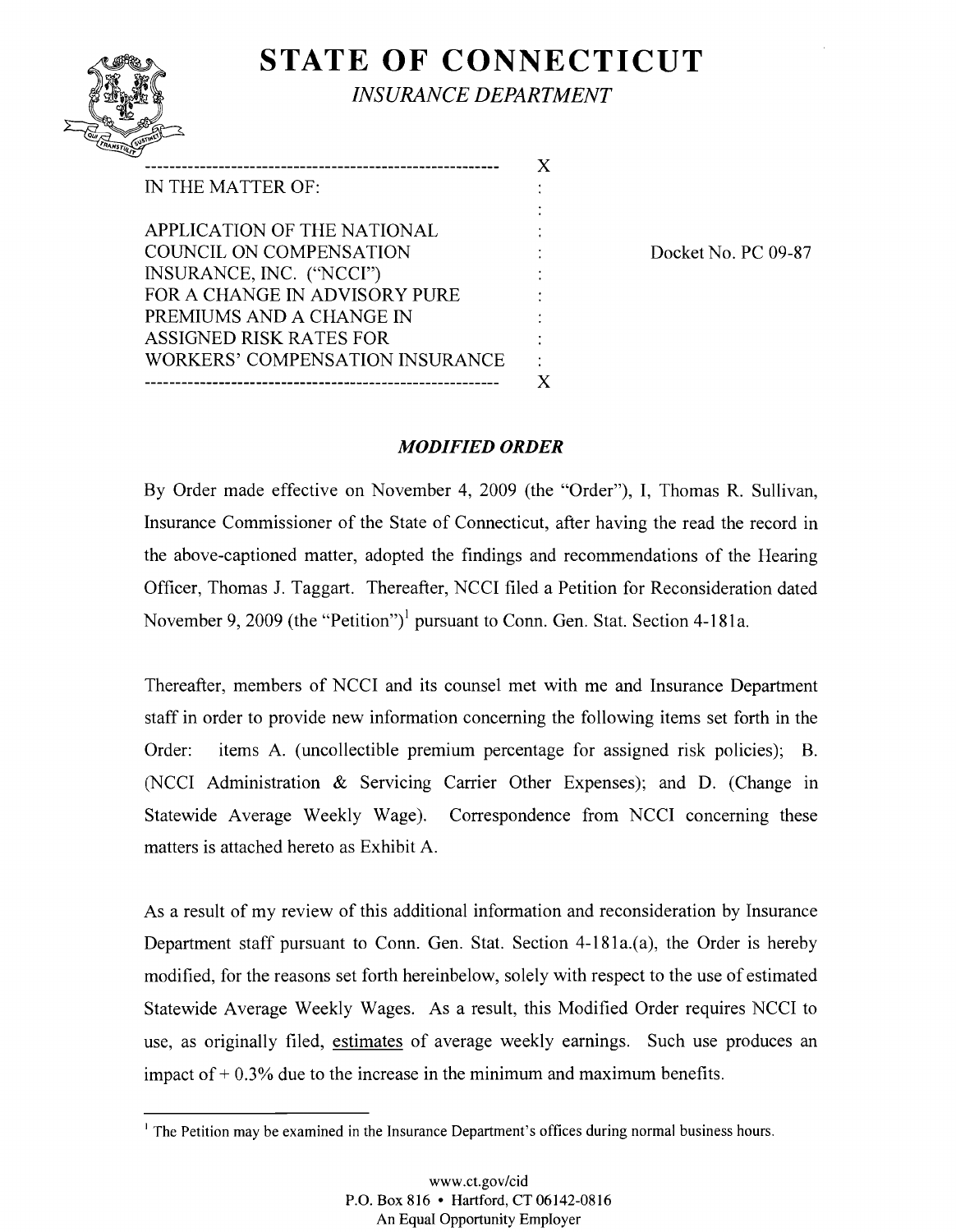Use of estimated average weekly wages has been used by NCCI in prior filings and reflects a consistent rate development methodology. While the original Order required the use of actual wages rather than an estimate, upon further review, the use of estimated average weekly wages in the calculation is self-correcting as applied from year-to-year which avoids distortions in the rate making methodology. In each prior annual rate filing made by NCCI, it compares the new maximum weekly benefit to the prior maximum weekly benefit. The prior year's maximum weekly benefit is consistently based upon the wages used in the prior filing. As a result of this self-correction, there is no under calculation or over calculation of benefits. Use of estimated average weekly wages is consistent with sound actuarial principles and properly matches the maximum weekly benefit calculation from year-to-year. Accordingly, the Order is hereby modified to allow for the use of estimated average weekly benefits. In all other respects, the Order remains unchanged.

This **MODIFIED ORDER** is effective this  $\iiint$  day of November, 2009 for the calendar year 2010 NCCI rate filing.

Thomas R. Sullivan Insurance Commissioner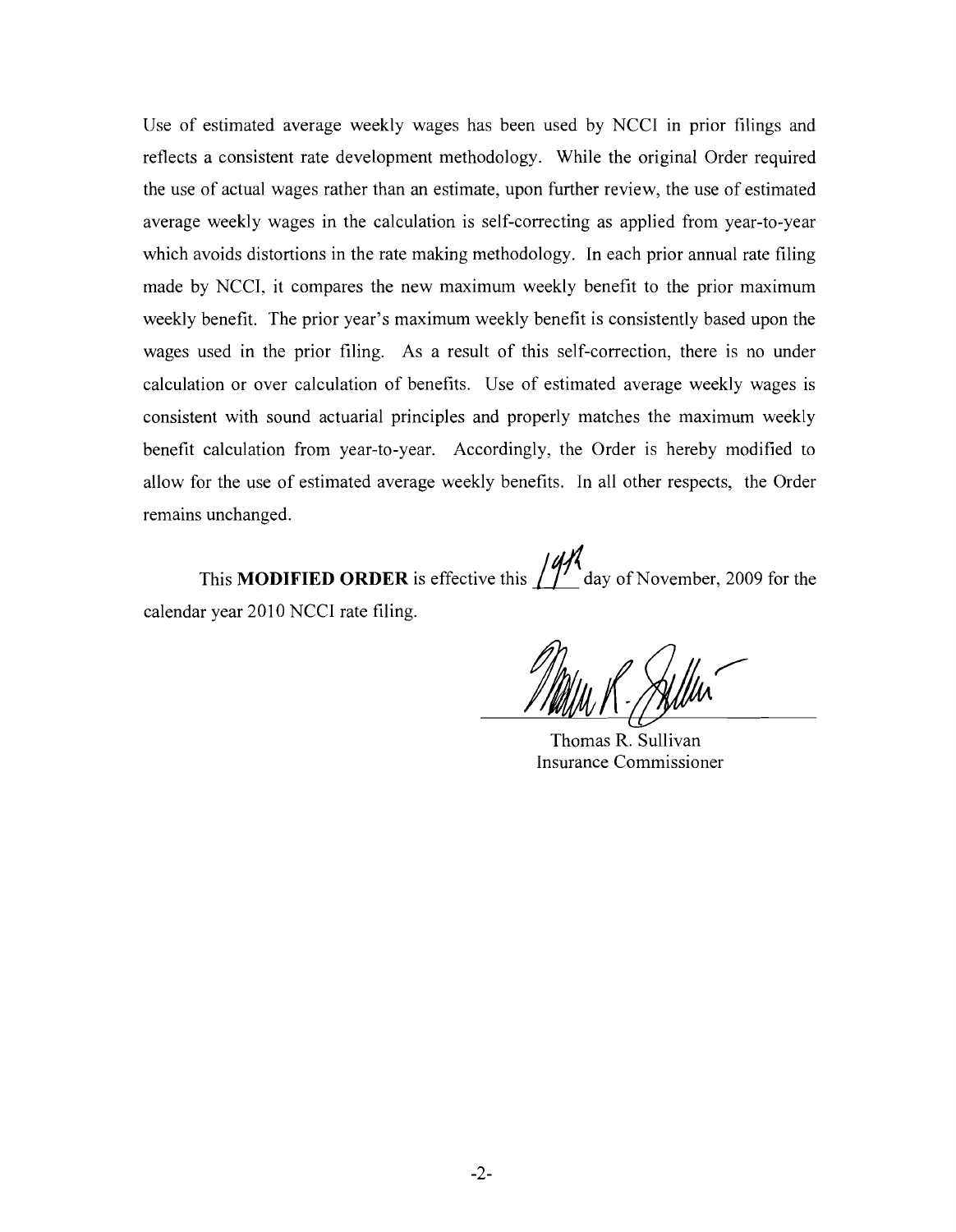

Regulatory Services Division Laura Backus Hall

State Relations Executive

November 12, 2009

Honorable Thomas R. Sullivan Insurance Commissioner State of Connecticut Insurance Department 153 Market Street Hartford, CT 06103

Attention: George Bradner

Dear Commissioner Sullivan:

Thank you for taking the time to meet with us this morning.

As a follow-up to our meeting, you requested additional information on assigned risk expenses, uncollectible premium, and NCCI expenses in general.

Attached please find the requested information.

As always, please feel free to contact me jf I may provide further information,

Sincerely,

 $\langle \; \cdots \; \cdots \; \; \kappa \; \; | \; \rangle \; \in \mathbb{R}^3$ 

Laura Backus Hall State Relations Executive

LBH:nek **Attachments**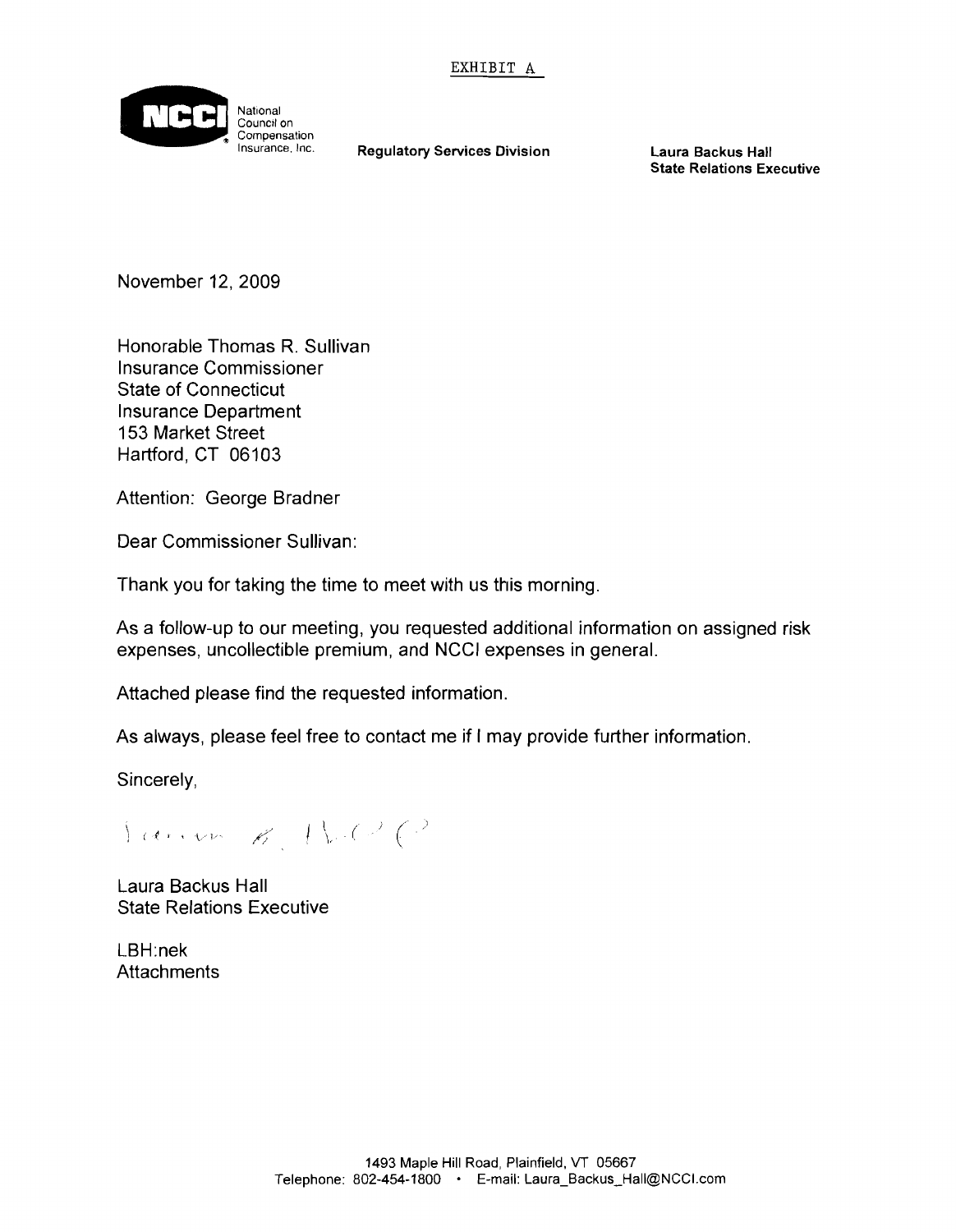

## **NATIONAL COUNCIL ON COMPENSATION INSURANCE (NCCI)**

## **CONNECTICUT LOSS COST AND ASSIGNED RISK FILING**

## **EFFECTIVE 01/01/2010**

## **DATA REQUESTS FROM CONNECTICUT INSURANCE DEPARTMENT**

1. You asked for more detail on the Assigned Risk Plan Administrative Expenses. The Assigned Risk Plan Administrative Expenses are comprised of three categories of expenses; many of these expenses are fixed in nature, and are not dependent on the size of the pool. The expenses reflected in each category are described in more detail below.

**NCCI Administrative Expenses** include expenses incurred by NCCI in the administration of both the Residual Market Plan and the National Workers Compensation Reinsurance Pool. Plan expenses include items such as processing residual market applications, overseeing insurer Plan participation (direct assignment carriers versus Pool participants), filing the Plan and other residual market items for regulatory approval, servicing carrier oversight and enforcement of performance requirements, and administration of the servicing carrier bid process. Pool expenses include items such as the cost of providing financial and accounting services for the Pool, actuarial services including the quarterly Pool reserving process, and support for the Pool Board of Governors and Reserving Committee.

The Plan Administrative Expenses are allocated to the various Plan states (including Connecticut) based on a combination of residual market premiums and assigned risk application counts. Therefore, a reduction in premiums may not affect a particular state due to: 1) timing, 2) a similar reduction in premiums in other states, 3) the state's application counts not decreasing relative to the other Plan states.

The Pool Administrative Expenses relate to NCCl's contract with the National Pool. These expenses are not allocated based on premiums, but rather on record counts for data reported by servicing carriers. Therefore, if the Pool contract amount remains relatively stable and the number of servicing carriers in each state remains relatively stable, the expenses will not change significantly from year to year.

**General Administrative Expenses** include statistical rating agency expenses, interest on quarterly net balances due to servicing carriers, legal fees from outside firms, and audit fees relating to the annual financial audits by independent auditors.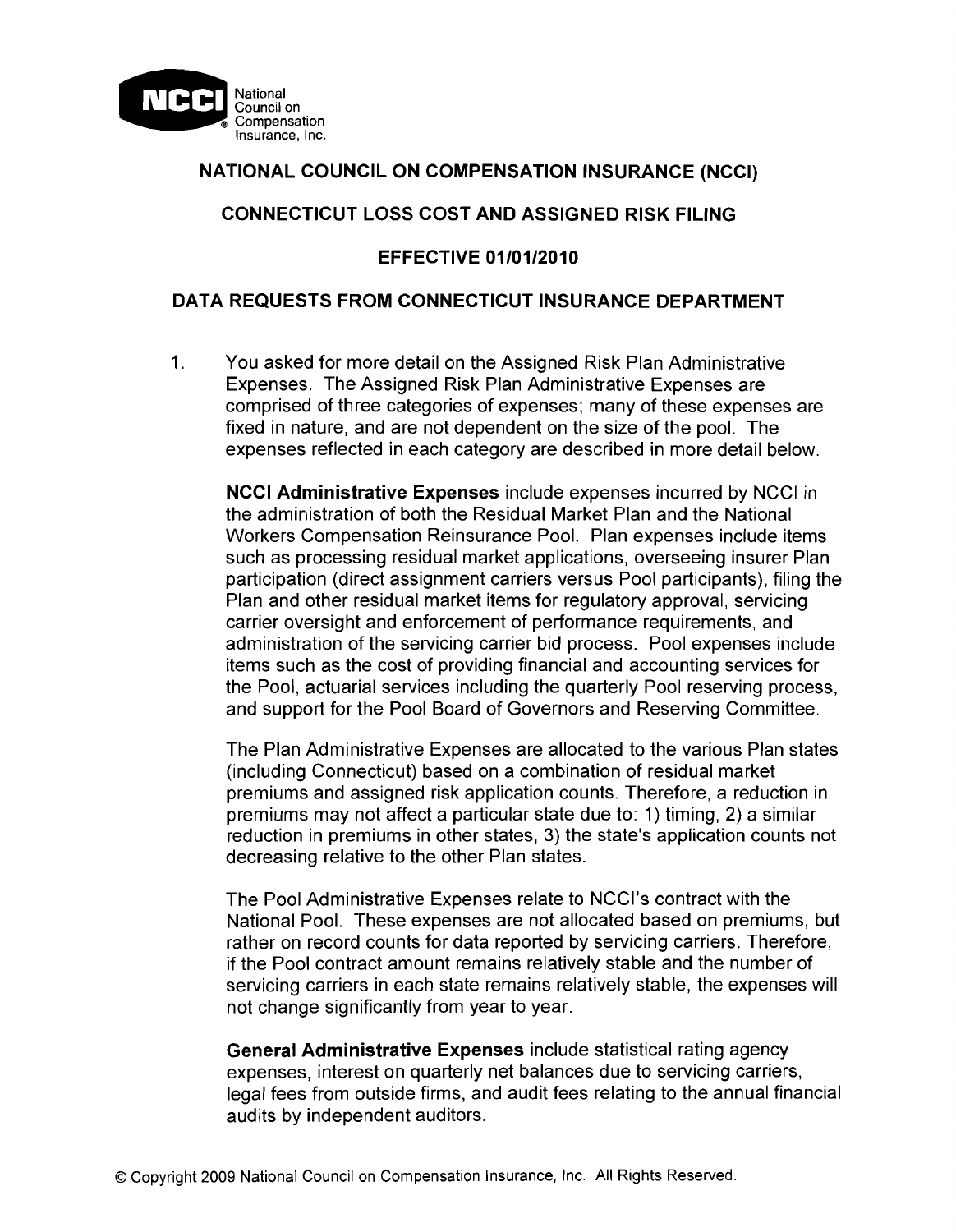

# **NATIONAL COUNCIL ON COMPENSATION INSURANCE (NCCI)**

## **CONNECTICUT LOSS COST AND ASSIGNED RISK FILING**

## **EFFECTIVE 01/01/2010**

#### **DATA REQUESTS FROM CONNECTICUT INSURANCE DEPARTMENT**

**Servicing Carrier Other Expenses** represent costs incurred by servicing carriers that are not part of the servicing carrier allowance, but rather are reimbursed directly by the pool. These include items such as collection, litigation and indemnification expenses, USLH assessments levied by the Department of Labor, Second Injury Fund assessments and subrogation expenses.

In the pending filing, the proposed NCCI and General Administrative Expense provisions reflect averages of the expenses for the latest five calendar years. Servicing Carrier Other Expenses reflect the average of the latest five policy years.

- 2. You asked what NCCI has undertaken to reduce its costs. Outlined below are initiatives that NCCI has taken.
	- Reduced 40 positions in our residual market processing application area over time
	- Implemented a number of "green initiatives" to cut down on paper and postage costs
	- Eliminated a number of IT contractors by bringing work in-house
	- Reduced headquarters real estate costs by consolidating Boca operations into one building
	- Reduced outside legal expenses
	- Reduced data entry costs by stimulating data submissions to an electronic form over time

In addition, one of NCCI's current initiatives is to further reduce experience rating worksheet costs by moving to an electronic form of distribution.

3. You asked what NCCI and the industry propose to reduce the size of the uncollectible premiums.

This is a concern of all assigned risk stakeholders. As a result, NCCI is planning to hold a summit at its assigned carrier conference in February to discuss this issue. Servicing carriers, regulators, and NCCI staff will meet to develop and implement proposals to counteract the growing size of uncollectible premiums.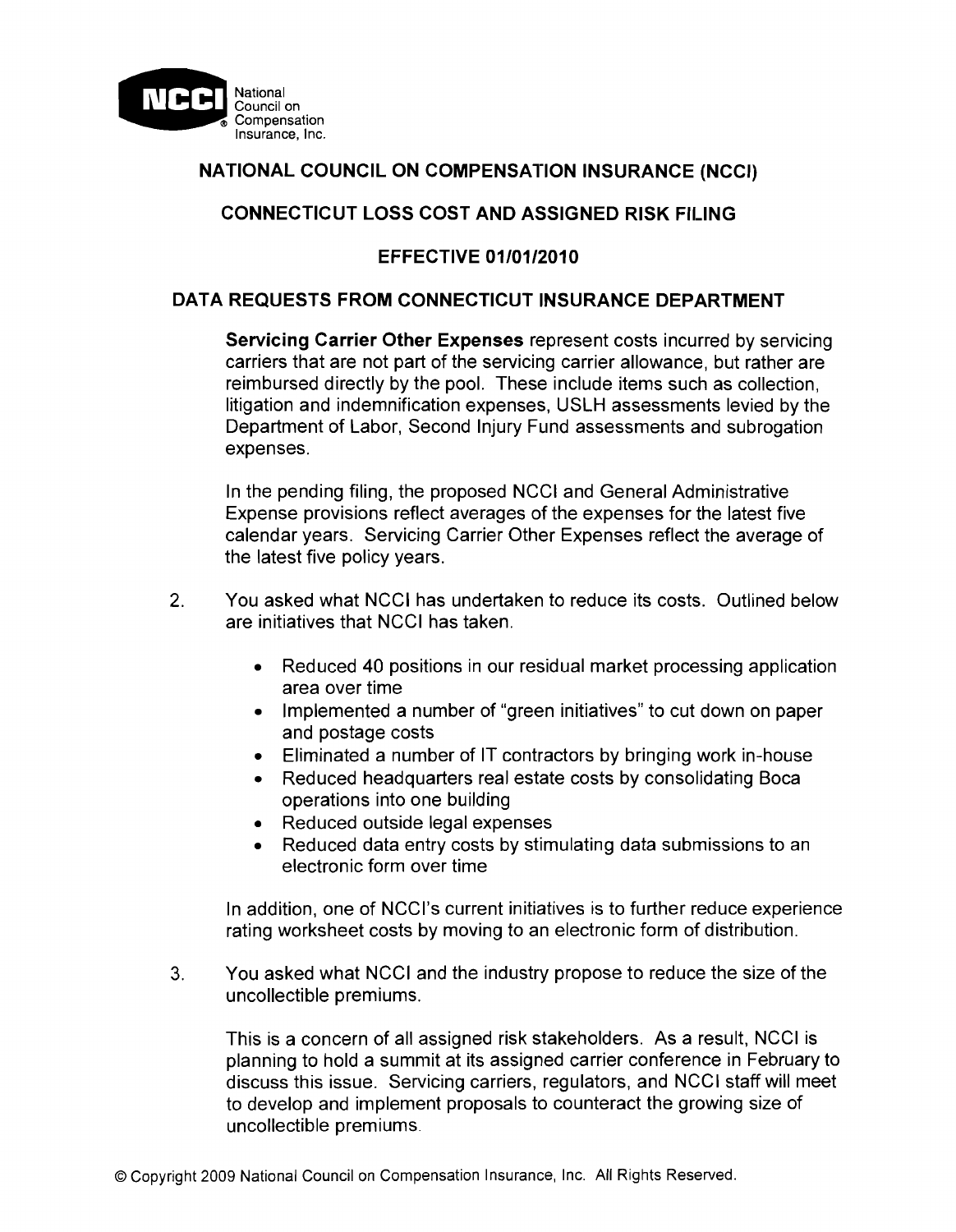

November 16, 2009

Honorable Thomas R. Sullivan Insurance Commissioner State of Connecticut Insurance Department 153 Market Street Hartford, CT 06103

Attention: George Bradner

Dear Commissioner Sullivan:

As a follow-up to our meeting, you requested additional information on the reasons NCCI employs an estimate of the State Average Weekly Wage (SAWW) and the Production Workers Average Weekly Wage (PWAWW) calculation,

Attached please find the requested information.

As always, please feel free to contact me if I may provide further information.

Sincerely,

Lauren R. IV.O.C

Laura Backus Hall State Relations Executive

LBH:ah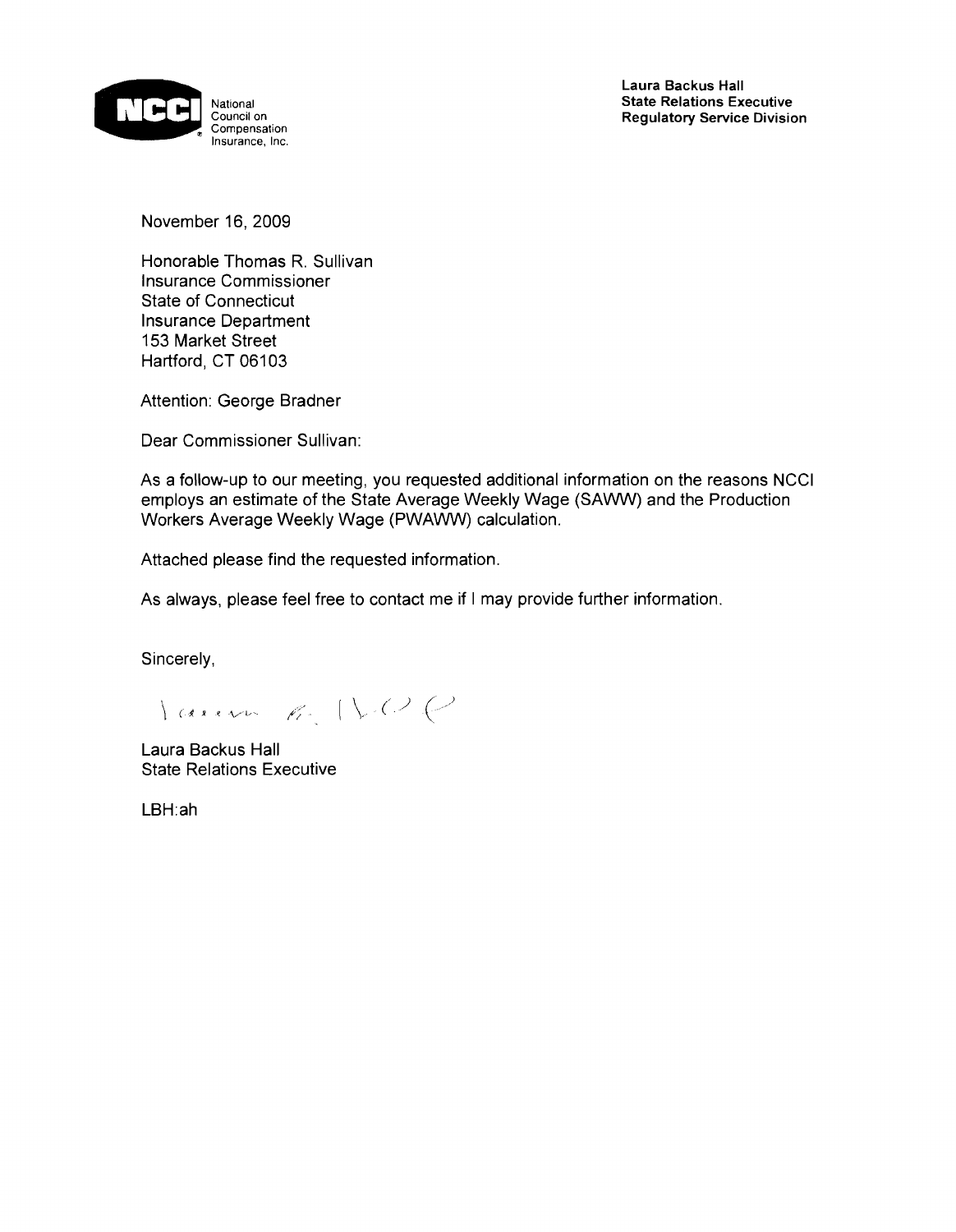

#### **NATIONAL COUNCIL ON COMPENSATION INSURANCE (NCCI)**

#### **CONNECTICUT LOSS COST AND ASSIGNED RISK FILING**

#### **EFFECTIVE 01/01/2010**

#### **DATA REQUESTS FROM CONNECTICUT INSURANCE DEPARTMENT**

**You asked us to provide supplemental information concerning the reasons NCCI employs an estimate of the State Average Weekly Wage (SAWW) and the Production Workers Average Weekly Wage (PWAWW) calculation in the proposed loss cost/assigned risk rate filings rather than using the actual. Also, you asked for further information on how the delay in releasing the official SAWW data impacts the production of NCCl's rate filing.** 

NCCI commenced production of the 1/1/10 loss costs and assigned risk rates prior to receipt of the actual State Average Weekly Wage (SAWW) and the Production Workers Average Weekly Wage (PWAWW). Until an actual SAWW has been released, NCCI utilizes a regression methodology on the prior 10 actual SAWWs to estimate a proposed SAWW for a filing. This is the accepted actuarial practice consistently utilized by NCCI in all of the states where we are the licensed rating organization, including Connecticut (CT).

The CT Department of Labor (DOL) calculates the SAWW in August to be effective October 1 of every year. This information is then released by the DOL to the CT Workers' Compensation Commission (WCC) for inclusion in their annual "AWW, Max Comp Rate, and COLA Memorandum". The CT WCC then releases their memorandum to all CT Workers' Compensation stakeholders, including NCC/. This annual memorandum is released at varying times each year ranging from mid August to mid September.

In five of the past ten filings, estimated wages were used in CT, with three of those five years using an estimate which was higher than the actual value. It is important to note that the procedure is self correcting; in each filing, NCCI compares the new Maximum Weekly Benefit (MWB) to the prior MWB. The prior MWB is always based upon the wages used in the prior filing regardless of whether it was calculated with actual or estimated wages, so there are no gaps in the benefits.

In general, if there are components that are going to have an impact that NCCI is not able to obtain in time for the production of the filing, we make actuarial judgments to